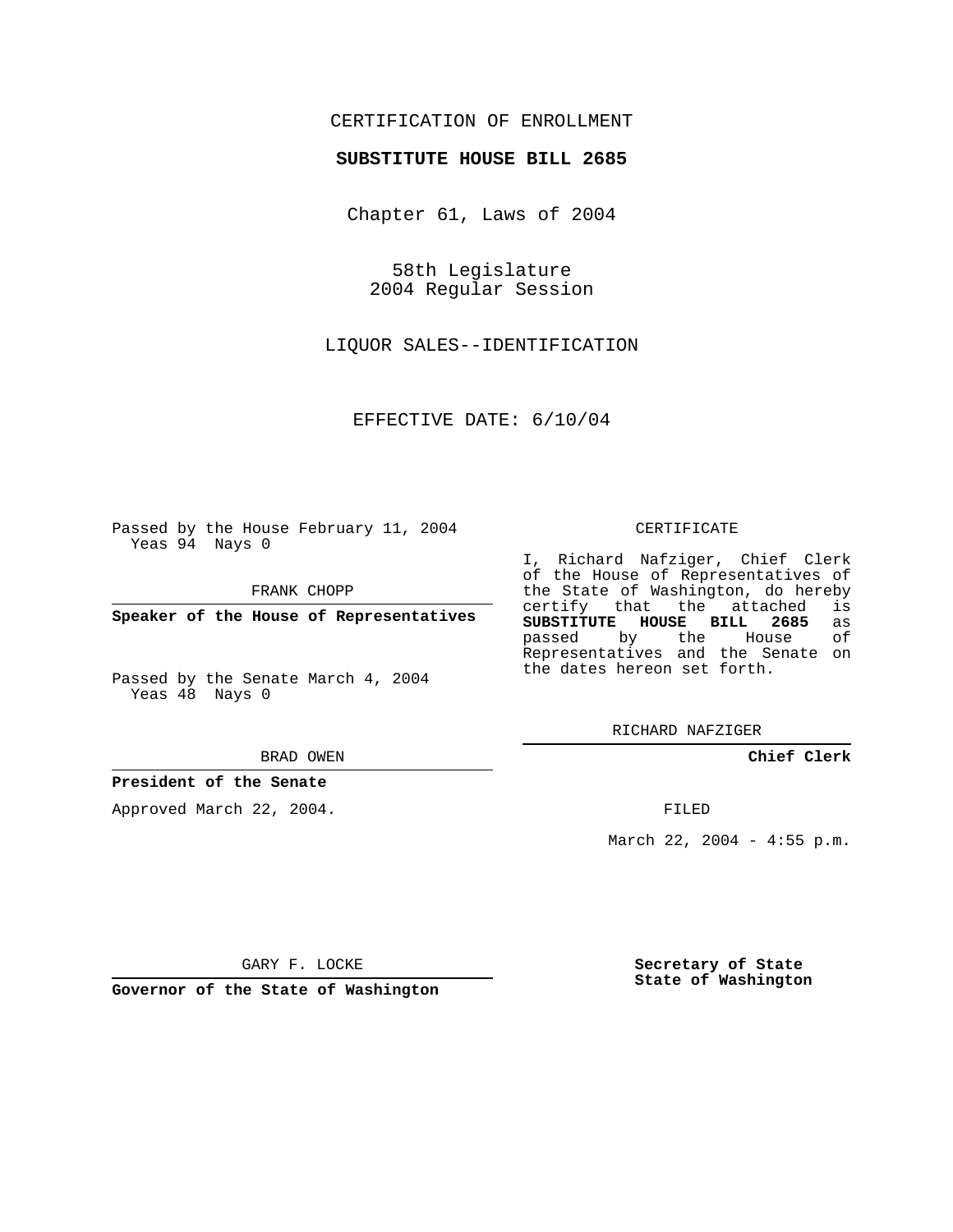# **SUBSTITUTE HOUSE BILL 2685** \_\_\_\_\_\_\_\_\_\_\_\_\_\_\_\_\_\_\_\_\_\_\_\_\_\_\_\_\_\_\_\_\_\_\_\_\_\_\_\_\_\_\_\_\_

\_\_\_\_\_\_\_\_\_\_\_\_\_\_\_\_\_\_\_\_\_\_\_\_\_\_\_\_\_\_\_\_\_\_\_\_\_\_\_\_\_\_\_\_\_

Passed Legislature - 2004 Regular Session

### **State of Washington 58th Legislature 2004 Regular Session**

**By** House Committee on Commerce & Labor (originally sponsored by Representatives Hudgins, McMorris, Conway and Kenney; by request of Liquor Control Board)

READ FIRST TIME 01/29/04.

 AN ACT Relating to acceptable forms of identification for liquor 2 sales; and amending RCW 66.16.040.

BE IT ENACTED BY THE LEGISLATURE OF THE STATE OF WASHINGTON:

 **Sec. 1.** RCW 66.16.040 and 1996 c 291 s 1 are each amended to read as follows:

 Except as otherwise provided by law, an employee in a state liquor store or agency may sell liquor to any person of legal age to purchase alcoholic beverages and may also sell to holders of permits such liquor as may be purchased under such permits.

 Where there may be a question of a person's right to purchase liquor by reason of age, such person shall be required to present any one of the following officially issued cards of identification which shows his/her correct age and bears his/her signature and photograph:

 (1) Liquor control authority card of identification of any state or province of Canada.

 (2) Driver's license, instruction permit or identification card of any state or province of Canada, or "identicard" issued by the Washington state department of licensing pursuant to RCW 46.20.117.